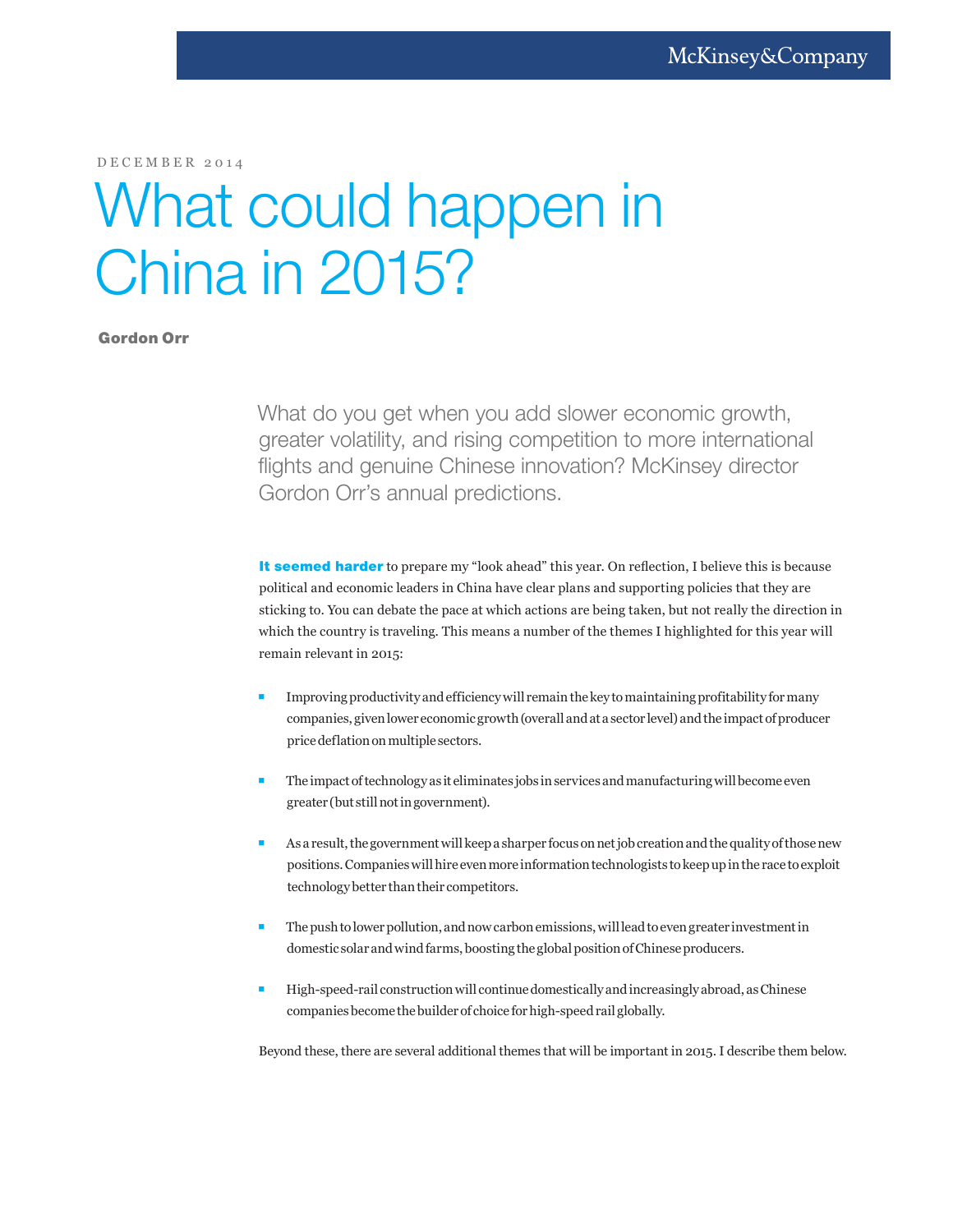#### What else may happen in 2015?

China will be the focus of many, many boardroom discussions around the world next year. Unlike most previous years, the topic won't be whether to double down on China—it will be whether to hold or even reduce exposure to a particular sector or the country overall. With China experiencing lower growth, greater competition, and more volatility, it won't only be multinational companies having these conversations. Similar questions will be asked by senior executives of many of China's private-sector leaders, who are looking to sustain their historic growth rates by pivoting to new sectors within China and especially to international markets. Most companies will ultimately decide to stick with their current China strategy, but there will be real choices and trade-offs on the table.

What will be at the center of these conversations? I believe that it will be a debate about Chinese consumers and how they will behave in a slowing economy and, ultimately, the extent to which they will be the driver of economic growth over the next few years. Let me elaborate.

#### **Wages**

Next year will likely see the lowest annual income growth in China for at least a decade, with knock-on implications across the economy. Early signs are already there. Government data show urban disposable income rose in single digits year on year in the first nine months of 2014, a hint at the big shift that is under way. The vast majority of the economy has seen double-digit wage growth for the past decade, with the minimum wage in many cities doubling in less than five years. This has created an expectation that this is simply the new normal for income growth. It is not. As a result, workers are pricing themselves out of the market: for example, International Monetary Fund research in China suggests that a 10 percent increase in the minimum wage leads to a 1 percent fall in employment.

The manufacturing sector provides a telling example. Manufacturing wages are up fourfold in dollar terms over the past decade. In recent years, private-sector enterprises have had to agree to annual wage increases three to four percentage points higher than state-owned enterprises in order to narrow the significant pay differential that had developed by 2010. The challenges for low-skill assemblers in Guangdong and Zhejiang are well documented. They are downsizing, as countries from Bangladesh to Kenya gain share. The cost of technology that substitutes for labor in factories has plummeted, displacing more and more workers. Chinese assembly lines today bear no resemblance to those of a decade ago. The best Chinese private companies are as capital intensive as an equivalent factory in the United States. Employers today are under enormous short-term pressure to reduce wage costs amid ongoing weakness in the Purchasing Managers Indexes and persistent deflation in producer prices.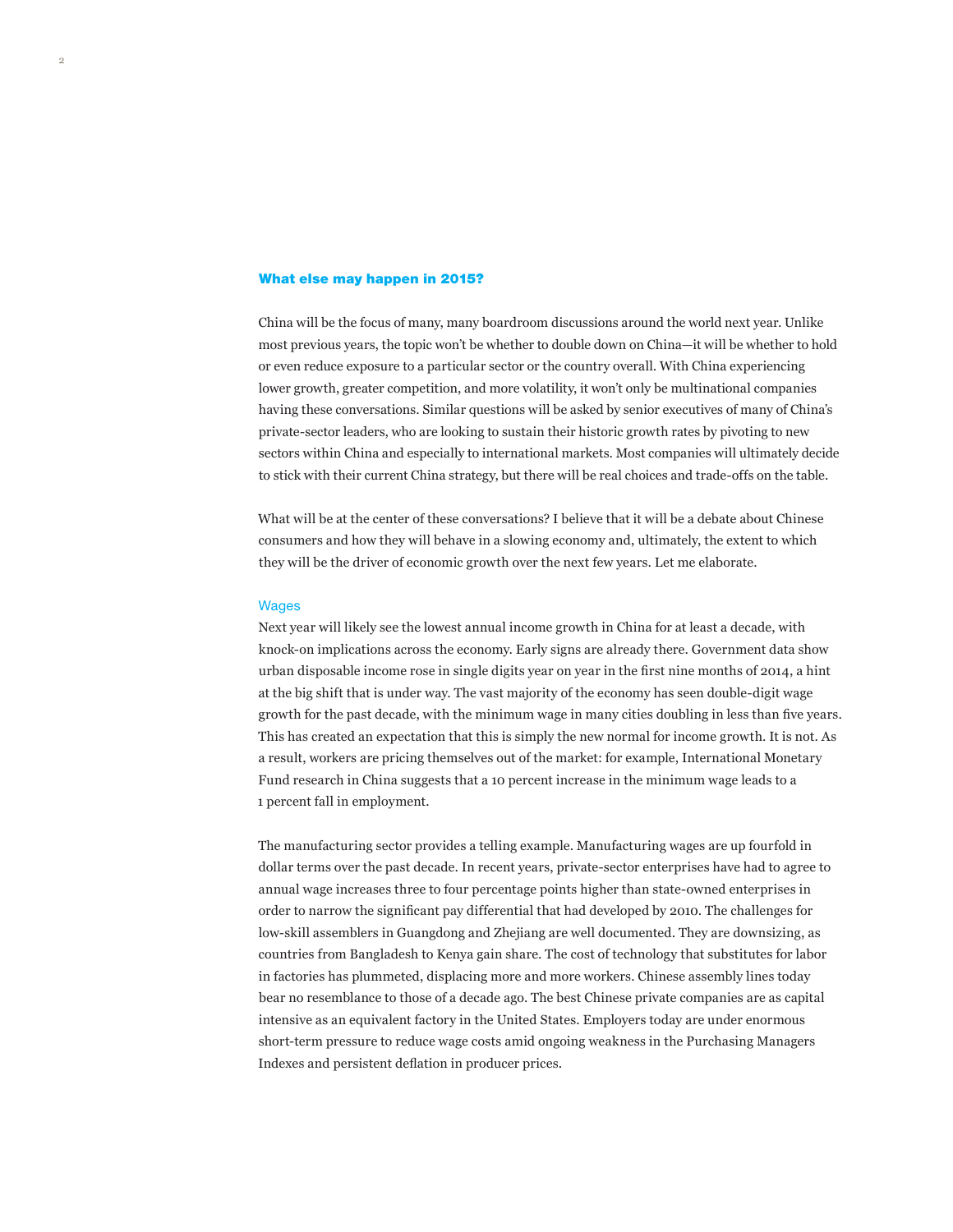Service industries will also be affected. For example, Chinese airlines use e-ticketing to substitute for desk agents at least as aggressively as any mature-market airline. Telecommunications, financial services, and retail are all being challenged by "people lite" Internet-based business models from new competitors, which have already led them to substantially reduce hiring. In 2015, they will need to quietly cut back further, whether they are in the private sector or a stateowned enterprise—it doesn't matter. In some sectors, such as professional-services industries, entry salaries are actually falling. I believe 2015 will be seen as a tipping point for wages in China.

#### Jobs

Job seekers next year will realize that the historical attractions of working in state-owned enterprises and government are not coming back—the job for life, opportunities for status, high pay, and other perks are gone for good. Smaller state-owned enterprises are, in many cases, anyway destined for the more commercially demanding world of private ownership. Many larger state-owned enterprises are recruiting less and encouraging departures to improve efficiency. Lower growth means fewer promotion opportunities, and the upcoming regulatory limitations on the multiple of highest and lowest compensation in state-owned enterprises will increase wage compression.

The private sector has become the driver of job creation in China, with official statistics (likely understated) showing an increase of 50 percent or more in private-sector jobs over the past five years. However, many of these jobs are relatively low skill and low paying. In 2015, the service sector's criticality to job creation will be called out even more by the government, with expanded policies to encourage service-sector hiring and additional focus on the quality of jobs created.

In the government sector, the official salaries of teachers, doctors, and civil servants remain low, and opportunities for side arrangements are shrinking. Eventually, the government is going to have to pay its employees more—but I don't see that happening at scale in 2015, despite the growing number of cases of teachers striking for better pay. The number of students taking the central-government entry exam fell this year despite an increase in open positions. There has to be a connection.

The substitution by technology of certain categories of service jobs that have been at the heart of the growing middle class—call centers, shop assistants, bank tellers, insurance agents—will accelerate in 2015. Even those who retain their jobs will wonder if technology will displace them next. Critically, their confidence in their personal economic future will decline.

At the city level, we will start to see signs of the "Detroit-ization" (post-auto) or "Glasgow-ization" (post-shipbuilding) of some Chinese cities. Many cities are heavily dependent on a single industry, not just mining or steel but often a specific single manufactured good—lamps, socks, or automotive wheels. While great in times of fast growth, the reverse is also true. It's not just that real-estate construction is no longer a driver of growth in those cities. Construction, even when it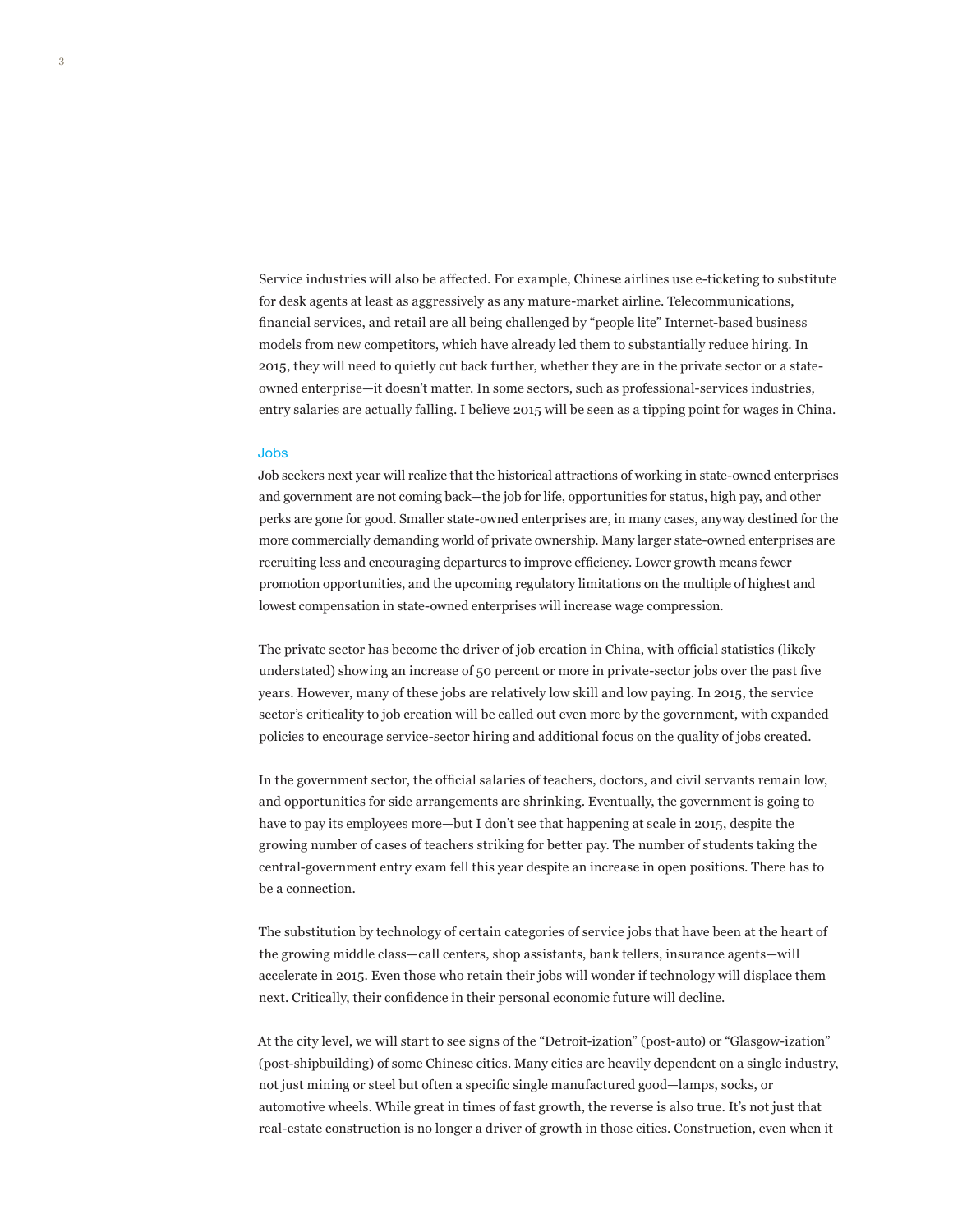overshot true demand, was always driven off the back of the success of an industry creating jobs and incomes that enabled citizens to buy housing. That success will no longer be there. And with loans to business often guaranteed by other companies in the same industry in the same city, a single default can quickly cascade into other otherwise viable companies. In 2015, we will see the first of many "city transformation" programs as cities go through a Chinese version of restructuring and workout. Hopefully, cities at risk will see what may be coming and will act early to create new economic engines.

#### It's all about consumer confidence

As a result, Chinese consumers will feel less financially secure in 2015. Fewer will feel they have a job for life, most will see wages rise more slowly, many of their real-estate investments will decline in value, and lower interest rates will make other investment products look less attractive. Overall, the momentum of their wealth generation will slow dramatically after a decade of remarkable acceleration. And if they have children graduating from college in 2015, they will likely see them struggle to get a good job.

Lower consumer confidence may then translate into lower growth in discretionary spending. Fortunately for many in the middle class, they have already bought their home, car, and other core trappings of middle-class life. Many Chinese consumers could easily postpone further bigticket-consumption items and, at the same time, cut back on daily consumption spending. Price deflation reduces the perceived opportunity cost of waiting to spend. Already there are signs of this. Recent Nielsen numbers showed only a 3 percent increase in annual purchases of fastmoving consumer goods. More specifically, food and beverage company Tingyi reported a 13 percent decline in turnover in the third quarter of 2014, while beer volume sold by brewing and beverage group SABMiller fell in its most recent reporting period. And remember: very few in the current Chinese middle class were in the middle class the last time there was an economic slowdown. They could well overreact to a small slowdown and turn it into a larger one as a result.

With fewer attractive investment options in China, the opportunity to invest in Hong Kong–listed companies through the Shanghai–Hong Kong stock-exchange connection will look more attractive in 2015. Currently, a lack of awareness about the available stocks and a high minimum investment are holding people back, and the fund flows are way below daily limits. In 2015, that will change.

#### Where will growth come from?

The result of all of this is that drivers of economic growth will be harder to find in 2015. Increasing consumption has accounted for more than 50 percent of GDP growth for the past couple years. Its share, for reasons laid out above, will likely be smaller next year. Infrastructure investment is directly under government control and will likely remain at current levels and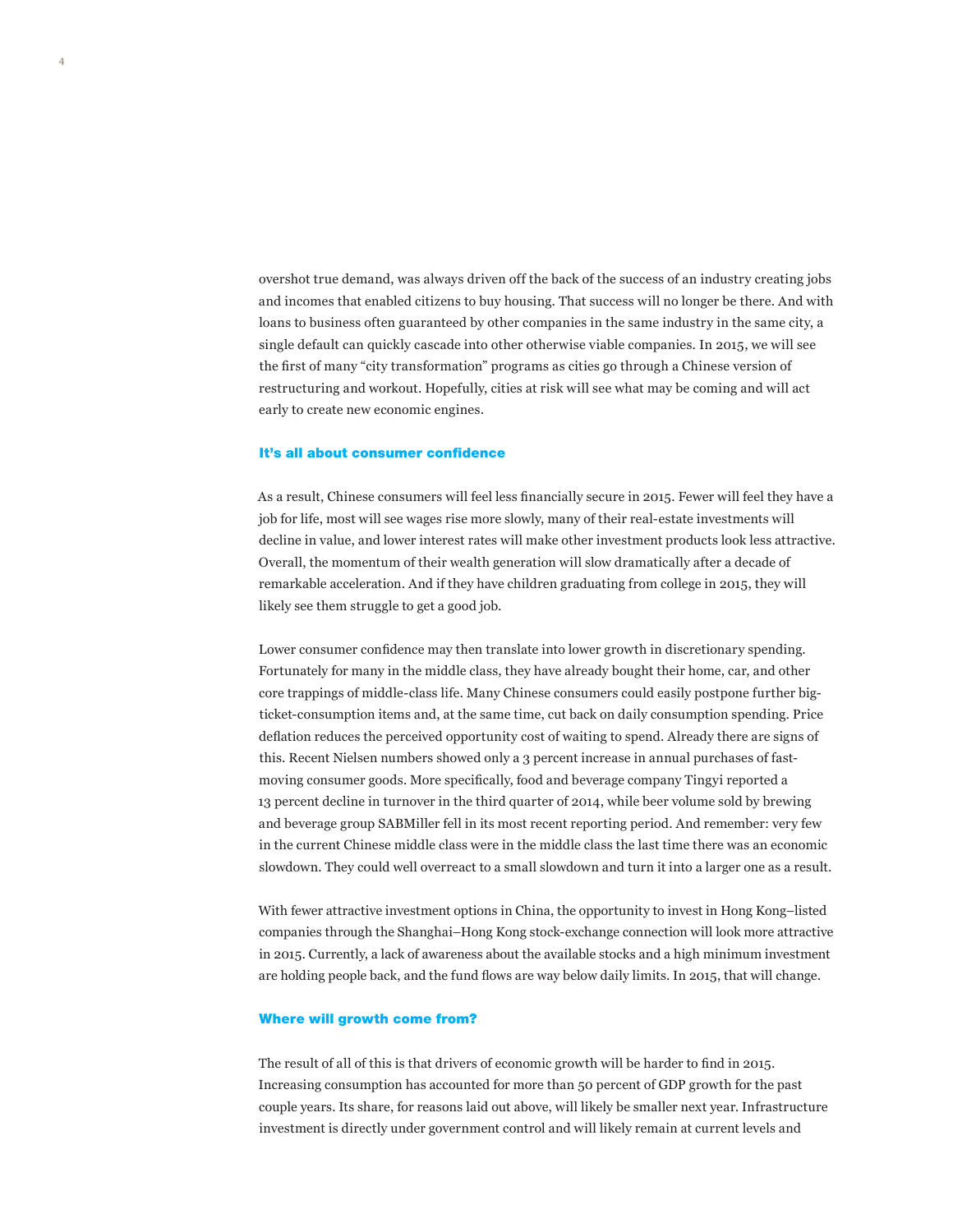contribute to growth as it did this year. However, property investment—historically, the driver of around 15 percent of GDP—will probably have another weak year. Residential supply has exceeded demand in many cities, and investor interest has diminished as prices have stagnated. While the picture is city specific, significant unsold inventory exists in many cities, and new building is only adding to it. Policy support will have some impact in growing demand, but it would take much lower real interest rates to make a meaningful difference. Could growth be driven by exports? Not since 2007 have net exports contributed more than a percentage point to China's growth. Recovery in the United States has not led to a growth in net exports, and a big boost from demand in Europe in 2015 seems unlikely, even with lower oil prices.

#### Students reinvent themselves for the jobs of 2015

It will be another year of frustration for students, both those graduating and those still in school considering their prospects. A substantial proportion of new graduates will not find jobs that require a degree. Indeed, many will find what they learned and how they learned at university has done little to prepare them for the 2015 job market in China. Other than for an elite minority, starting salaries will be flat yet again, at levels less than the income level of a full-time taxi driver (student starting salaries have only increased 1 to 2 percent annually over the past five years, one of the few categories in the economy where wages have not risen). The consequences will become increasingly obvious—graduates will be unable to pay off their education debts, let alone save to buy a home or a car or to become meaningful middle-class consumers.

The way forward for most is finding employment in the private sector, services, or small and midsize enterprises, or becoming an individual entrepreneur—none of which average students have been prepared for by their education or their family. Growth in vocational schools is being boosted by many newly graduated students who realize they need to gain more work-relevant skills. Those students still in school will become more vocal in demanding change in what and how they are taught.

### Individuals going global

Governments around the world will compete harder to capture a greater share of China's international tourism and outbound-investment boom. The new US ten-year multientry visa sets a bar for other countries to follow. The United Kingdom's guaranteed 24-hour turnaround on visas for premium business travelers sets a bar for speed, although the \$1,000-plus price is eye watering. Beyond visas, many countries also offer popular investment paths to a passport or permanent residency. The majority of those using these schemes in most countries are Chinese. In the most popular countries, limited supply is allowing governments to push up the required investment dramatically. We might hear about a \$10 million passport this year.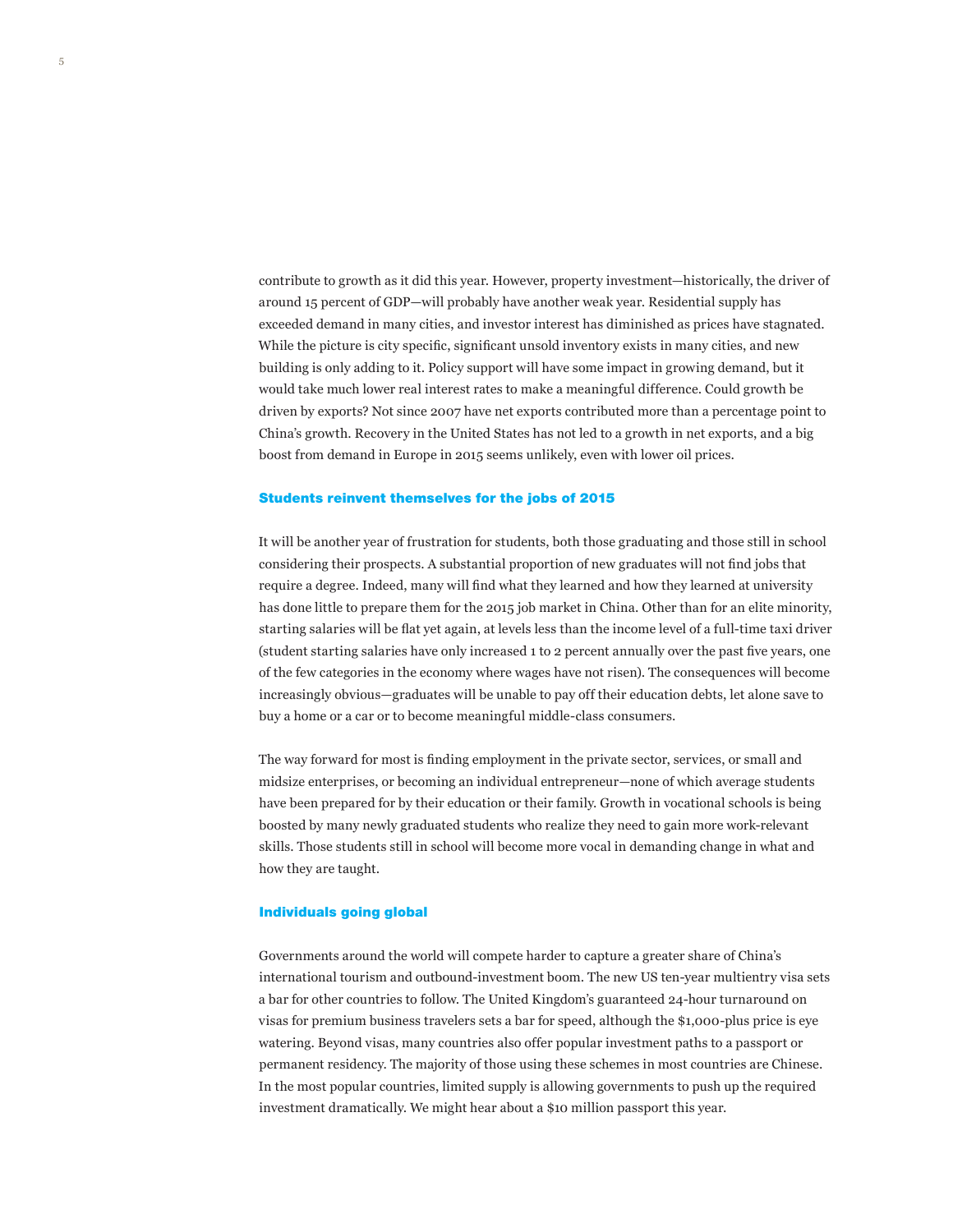Airlines are also big beneficiaries of this growth in international travel, with a new wave of growth in direct flight connections to key global cities from second- and third-tier Chinese cities (two recent examples are Wuhan to San Francisco and Changsha to Frankfurt). While these routes have been subsidized initially by local Chinese governments, the subsidies won't be needed for long. The big Middle Eastern airlines are also expanding beyond Beijing, Guangzhou, and Shanghai, for example, with Qatar Airways now flying into Hangzhou. Next year will see the launch of dozens more direct flights to non-Asian destinations from second- and third-tier Chinese cities.

#### Chinese innovation—seriously

Does China innovate? Next year, we will finally stop asking that question and focus on the global impact of the innovation that is clearly taking place. The number of Silicon Valley–based investors visiting China to learn from Internet-enabled business is now remarkable. These folks don't waste their time on sight-seeing trips.

Beyond the Internet, hundreds of midsize companies in the Chinese industrial sector are creating their own version of the German Mittelstand, providing ever-more-serious competition to Fortune 1000 competitors. No longer focused simply on cheap, they deliver great value, listen to what customers want, and develop products in response. Only this month, on a visit to India, I noticed a tipping point. No longer were there complaints about the low quality of Chinese industrial goods; instead, there were compliments about their remarkably high quality. Biotech, pharmaceutical, consumer electronics, medical tech, drones, graphene, and telecommunications equipment are just some of the sectors where aggressive Chinese midsize companies lead the way in their field, often privately owned by a founding chairman or CEO who has a true passion to become a global leader.

#### Rule of law increases its impact in 2015

A comment you'll hear less in 2015: *I can do this—it's China*. Businesses will more fully recognize that anticorruption initiatives and rule of law with Chinese characteristics are long-term foundational elements of this leadership's platform—they're not optional, and they're not going away. Companies will need to become clear about how recent statements—such as President Xi declaring that the objective of advancing the rule of law is conducive not only to updating state governance but also to deepening reform—apply to them.1

<sup>1</sup> "Xi says China adheres to socialist path in rule of law," Xinhua News Agency, *Global Post*, October 10, 2014, globalpost.com.

6

We will see the government standardize more of its approaches to decision making on business and regulatory issues, using the precedent of cases heard. For example, reviews of acquisitions should be faster, with clearer conclusions. We will also see the government leveraging